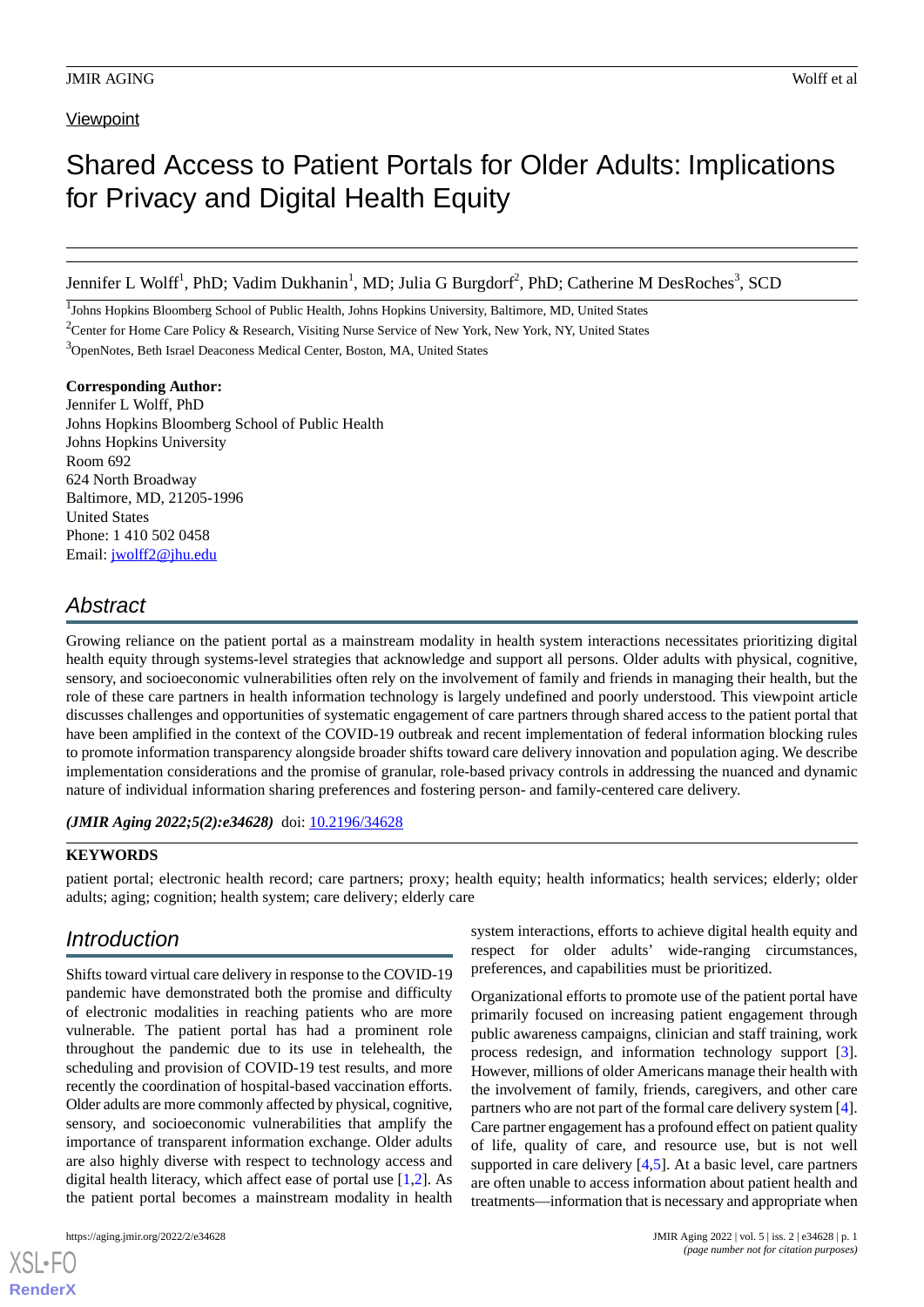coordinating or enacting the patient's care plan. Attaining the full promise of consumer health information technologies will require meeting the needs and preferences of *all* patients, including those who delegate or comanage their care. This viewpoint seeks to raise awareness of the challenges and opportunities of systematic engagement of care partners through shared access to the patient portal, and to highlight policy and practice considerations that affect efforts to expand shared access.

# *Shared Portal Access: The Current Landscape*

Health systems commonly allow patients to authorize a care partner to "share access" to their portal account in a registration process through which the care partner is granted their own identity credentials (login and password) [\[6](#page-3-5)]. Shared (proxy) portal access is thus an existing functionality that respects patient preferences for involving other individuals in their care. Whether care partners access the portal through *shared* access, using their own identity credentials, or *patient* access, using patient identity credentials, has important ramifications for patients, care partners, and clinicians ([Table 1](#page-1-0)). Care partners' informal use of patient identity credentials obscures whether and when they are involved in electronic interactions. In contrast, shared portal access affords patients greater control over both granting and revoking access to their portal account, and clinicians the ability to identify with whom they are communicating via electronic interactions. The growing capacity of electronic health records to accept patient-generated health information such as patient-reported questionnaires and patient-uploaded legal documents amplifies the importance of using proper identity credentials to the integrity of electronic health information. Shared portal access also confers advantages to care partners, including greater legitimacy in their interactions with health systems, access to timely and comprehensive information about patient health, and a mechanism to interact with clinicians and manage care tasks electronically.

<span id="page-1-0"></span>**Table 1.** Care partners and patient portals: implications of using shared (proxy) versus patient access.

| Effects                                                                                          | Benefits of care partners' use of their own identity creden-<br>tials through shared (proxy) access                                                       | Drawbacks of care partners' use of patients' identity credentials<br>through patient access                                                                                                                                                                        |
|--------------------------------------------------------------------------------------------------|-----------------------------------------------------------------------------------------------------------------------------------------------------------|--------------------------------------------------------------------------------------------------------------------------------------------------------------------------------------------------------------------------------------------------------------------|
| Patient autonomy and<br>control                                                                  | Patients clarify which care partners they would like to share<br>access to their portal account and retain the ability to revoke<br>access.               | Patients share their own identity credentials with care partners,<br>who are not distinguishable from one another or the patient.                                                                                                                                  |
| Care partner legitimacy                                                                          | Clinicians are able to discern which care partner they are<br>communicating with electronically when someone other<br>than the patient contacts them.     | Clinicians are not able to distinguish between the patient and<br>care partners in electronic interactions and direct messaging.                                                                                                                                   |
| Transparency and effi-<br>ciency of triadic interac-<br>tions with patients and<br>care partners | Clinicians asynchronously interact with the patient and<br>their care partners, facilitating consistent, transparent, and<br>timely information exchange. | Clinicians may not be as direct and honest in their visit notes<br>and direct messages if they are unsure of who is accessing and<br>acting on the information. Inefficiencies may result from coor-<br>dinating clinician–care partner interactions by telephone. |
| Integrity of patient-<br>generated information<br>in their health record                         | Care delivery systems can identify who is responding to<br>portal surveys or uploading legal documents if someone<br>other than the patient.              | Care delivery systems cannot discern when care partners respond<br>to patient assessments or upload legal documents, such as ad-<br>vance directives.                                                                                                              |
| Care partner assessment                                                                          | Clinicians and care delivery systems may field electronic<br>screening assessments of care partners to identify and<br>monitor their capacity and needs.  | Clinicians and care delivery systems may not know whether a<br>care partner is involved or which care partner to screen or<br>monitor. Screening assessments must be completed by phone<br>or paper survey.                                                        |
| Tailored support of the<br>care partner                                                          | Gathering care partner-reported information enables tai-<br>lored delivery of education and support to care partners.                                     | Clinicians and care delivery systems may not know when care<br>partners are at risk of burnout or lacking knowledge of patient<br>health and treatments.                                                                                                           |

A small but growing body of evidence finds that care partners' registration and use of the patient portal may yield benefit across dimensions of patient and care partner engagement, satisfaction with communication, and confidence managing care [\[7](#page-3-6),[8\]](#page-3-7). Although shared portal access is reportedly desired by patients and valued by families  $[2,9-11]$  $[2,9-11]$  $[2,9-11]$  $[2,9-11]$ , uptake has been limited  $[12-14]$  $[12-14]$ . Studies involving convenience samples from care delivery organizations indicate that when care partners do access the portal, it is most often informally, using patient identity credentials [[13](#page-3-11)[-17](#page-4-1)]. In a recent study involving a text analysis of 3000 adult portal messages, care partners who direct messaged clinicians with patient credentials identified themselves about half of the time [\[17](#page-4-1)].

The reasons for this low uptake are complex and likely multifactorial. Health care organizations may be reluctant to encourage shared access due to misplaced concerns about the privacy requirements of the Health Insurance Portability and Accountability Act [[18,](#page-4-2)[19\]](#page-4-3). Portal design is often not simple or user-friendly [\[20](#page-4-4)]. Finally, while federal programs offering incentive payments for electronic health record adoption did require organizations to offer a patient portal, they set a low threshold for the proportion of patients using them, providing little incentive for robust implementation efforts [[21\]](#page-4-5).

Little attention has been directed toward identifying organizational best practices for the implementation of shared portal access functionality; where offered, awareness is low and the registration process is cumbersome and not well understood

 $X$ SL•F $O$ **[RenderX](http://www.renderx.com/)**

https://aging.jmir.org/2022/2/e34628 | p. 2 *(page number not for citation purposes)*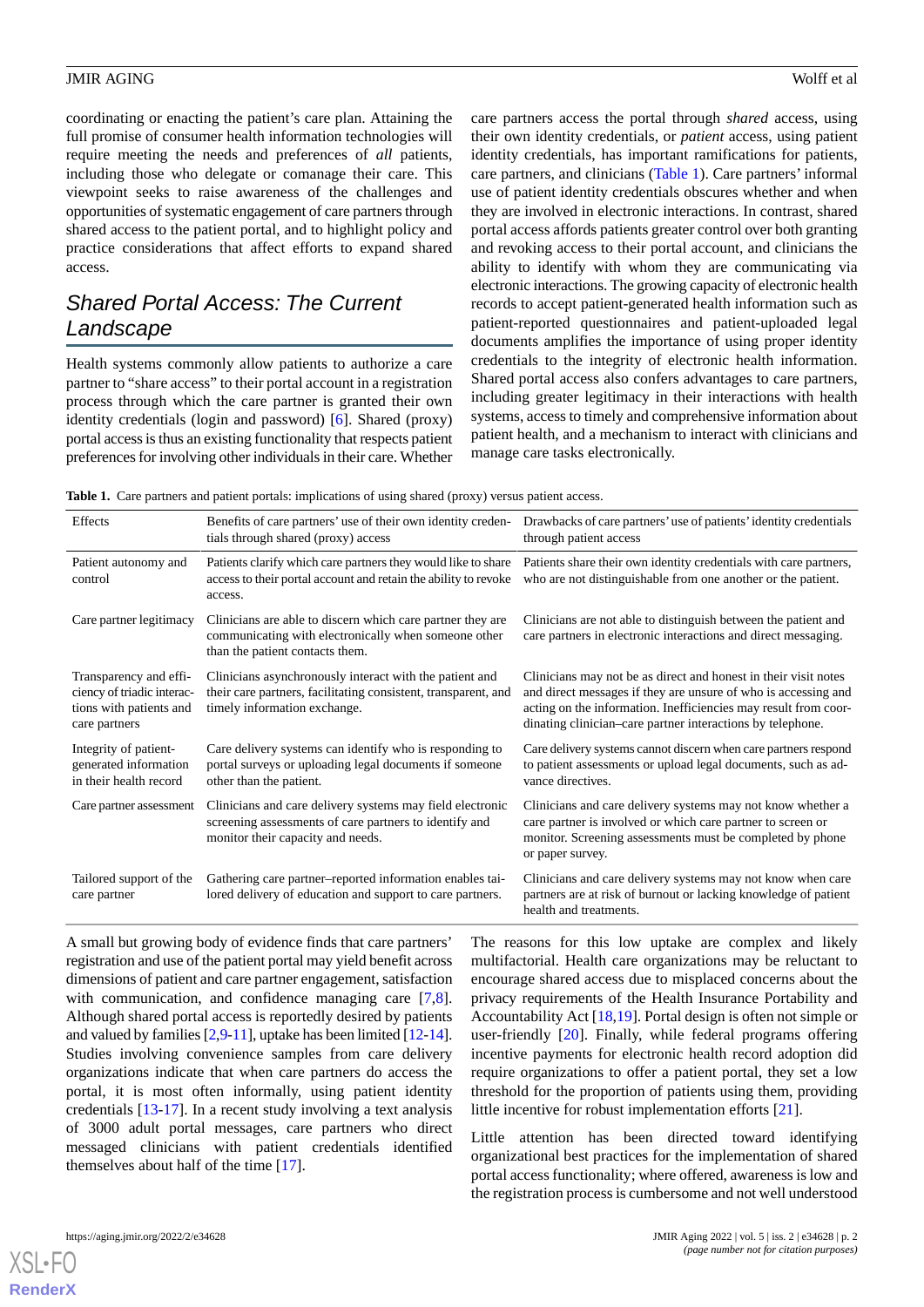[[11](#page-3-9)[,15](#page-4-6),[22\]](#page-4-7). Safeguarding the privacy of electronic personal health information is a critical concern to health care systems. However, concern for data privacy may inhibit appropriate and beneficial access to information needed by care partners who are involved in oversight of or delivering hands-on care [[23-](#page-4-8)[26\]](#page-4-9). Provider policies and procedures were cited as a barrier to technology use by nearly half (48.6%) of out-of-home family caregivers in one study [\[22](#page-4-7)]. Although decisions about the types of information made available to care partners through the patient portal are made at the organizational level, the heterogeneity and fluidity of older adults' circumstances and information sharing preferences preclude a uniform, "one size fits all" approach. Access policies must be flexible to support privacy preferences that may shift over time in the context of age-related changes in function [\[27](#page-4-10)]. Further, developing strategies that recognize and address older adults'highly varied circumstances and preferences, such as the involvement of direct care workers when appropriate and desired, will be especially critical if digital health equity is to be achieved [\[27](#page-4-10)].

Importantly, decisions about the types of information and functionalities available to care partners made at the organizational level rather than by individual patients can inhibit patient autonomy and care partner access to information, limit clinician insight regarding patient privacy preferences, and reduce the relative advantage of differentiated patient and care partner identity credentials. A historical health record can contain years of data, some of which may be sensitive, such as mental health treatment and diagnoses and information about stigmatized conditions. A patient may have current health issues that they are not ready to share with a care partner. However, that same patient may want their care partner to be able to communicate with a physician or request appointments or prescription refills, but not see their clinical notes. Alternatively, other patients, such as those with memory issues or vision loss, for example, may want a care partner to have access to clinical notes so that they may know what happened during a clinical visit and understand the care plan. No blanket policy for shared access can adequately address these different scenarios.

# *A Look Forward*

Achieving widespread patient engagement through the patient portal will require that organizations address the diverse needs and preferences of all patients, including those with greater socioeconomic and physical vulnerability [[2](#page-3-1),[28,](#page-4-11)[29\]](#page-4-12). The current landscape of shared access indicates that multifaceted efforts will be needed to increase awareness, clarify the value and importance of differentiating patient and care partner identity credentials, and simplify registration processes. Online electronic identity proofing, already available at some health systems [\[30](#page-4-13)], holds promise for overcoming cumbersome in-person registration processes and paper-based documentation but disproportionately benefits subpopulations with digital health literacy skills and technology access [[31\]](#page-4-14). A recent review of best practices to engage patients in electronic health records recommended that organizational awareness and marketing efforts target high-cost, high-need subpopulations with greater vulnerability [[28\]](#page-4-11). Such efforts should encompass both patients and their care partners, in recognition of the broader social

[XSL](http://www.w3.org/Style/XSL)•FO **[RenderX](http://www.renderx.com/)** context in which many older adults comanage or delegate care [[29,](#page-4-12)[32\]](#page-4-15), and the arbitrary distinction between patient and care partner roles, which may co-occur simultaneously [[32\]](#page-4-15). Organizational efforts to engage care partners must also resonate with the needs and concerns of clinicians and staff by enhancing knowledge about the importance of proper identity credentials and addressing concerns regarding potential impacts on workflows, time demands, or both [\[2](#page-3-1),[3](#page-3-2)[,33](#page-4-16),[34\]](#page-4-17).

Recognizing that registration and use of the patient portal are separate and significant dimensions of patient engagement [[2\]](#page-3-1), additional changes will be needed to enhance the usability of the portal among older adults and care partners with less technology "readiness" and experience. Strong evidence finds that simplifying the user interface, reducing technical language, and enhancing the visual layout of content increases the perceived value of the portal by both patients and care partners [[29,](#page-4-12)[35\]](#page-4-18). The development and implementation of electronic health record certification criteria that require vendors to develop granular, role-based privacy controls would be transformative in acknowledging the nuanced, complex, dynamic nature of individuals' preferences for sharing their health information [[27\]](#page-4-10) and affording patients greater control over who has privileges to undertake health management tasks on their behalf [[36\]](#page-5-0). Putting these privacy controls into the hands of patients may provide peace of mind to clinicians concerned about the privacy of their patients' protected health information.

Benefits of the patient portal have been generally conceptualized as accruing to patients [\[37](#page-5-1)]. However, portal benefits including convenience, continuity, activation, and understanding are equally relevant to care partners, who may additionally benefit from greater legitimacy in their interactions with clinicians and staff due to having their own unique identity credentials. Routine assessment and support of family caregivers are elements of high-quality clinical care and robust systems of long-term services and supports but systems-level approaches are lacking and most interventions have been trialed outside care delivery [[4](#page-3-3)[,38](#page-5-2)]. As an existing mechanism to facilitate bidirectional communication and outreach, shared portal access is a relevant tool in efforts to promote a more optimal person- and family-oriented care delivery system [\[4](#page-3-3),[39\]](#page-5-3) and address an identified challenge to disseminate novel technologies to support care partners in real-world practice settings [\[34](#page-4-17),[40\]](#page-5-4).

# *Conclusion*

The development and spread of strategies to engage care partners through the patient portal is especially timely. As of April 5, 2021, federal information blocking rules require that health care providers give patients electronic access without charge or delay to all the health information in their electronic medical records through patient portals or third-party smartphone apps, dramatically expanding the comprehensiveness and timeliness of health care information that is available through the patient portal [\[41](#page-5-5)]. The importance of transparent processes to systematically normalize the engagement of care partners in electronic interactions will undoubtedly grow in the coming years given increasing reliance on telehealth and electronic information exchange, the growth of patient-generated health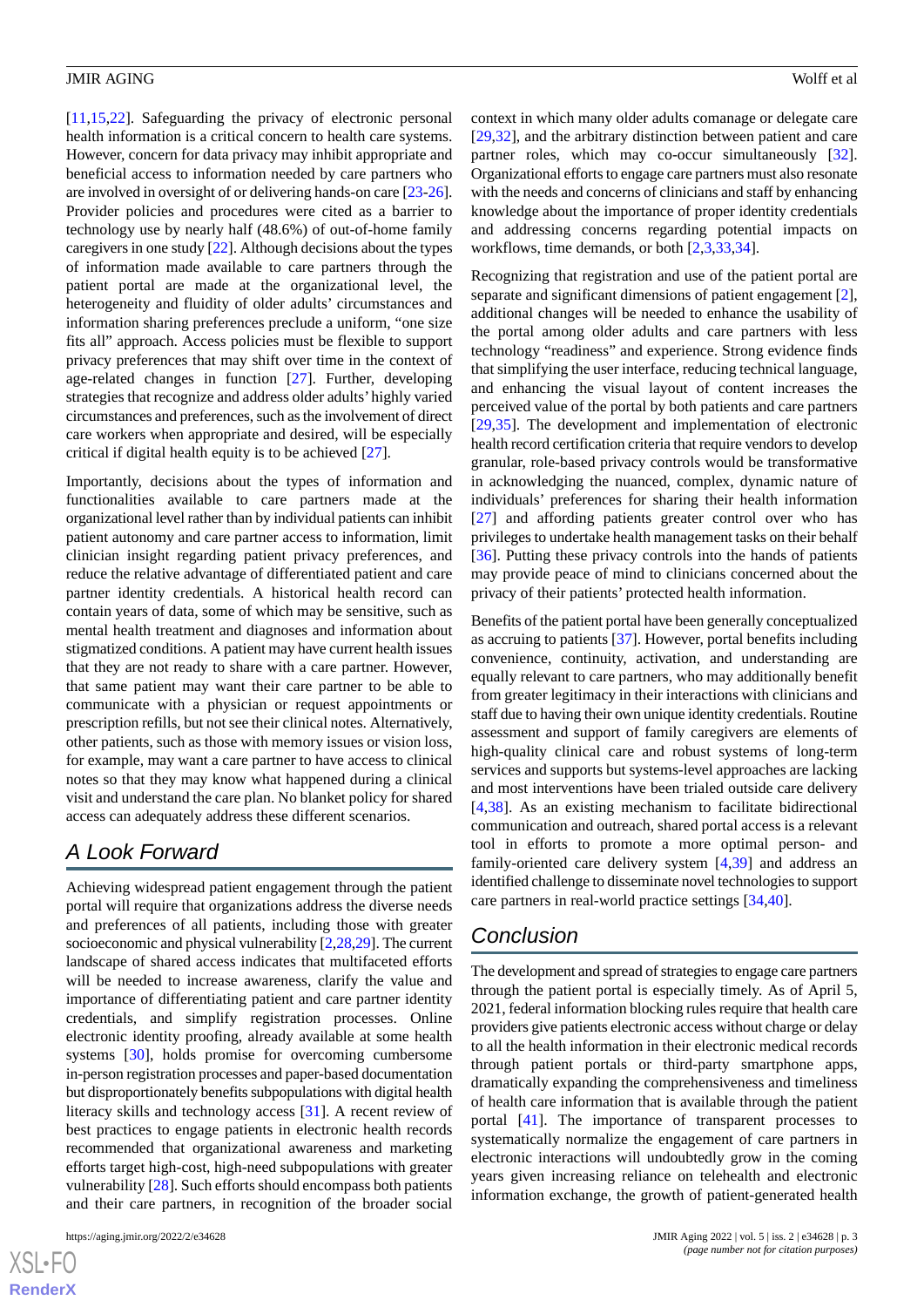data, and the combination of population aging alongside growth in community-based care settings. Most importantly, through clarifying and respecting differentiated identity credentials, shared portal access sets the stage for protecting the privacy

and security of personal health information, while supporting a culture of trust, individual rights, and appreciation for the reality of the broader social context in which individuals commonly comanage their care.

# **Acknowledgments**

The authors are grateful to Julia Alder Milstein for constructive comments on an earlier version of this manuscript, as well as to Deb Wachenheim, Liz Salmi, and Kendall Harcourt for their support of the authors'team and dedication to meaningful engagement of care partners via the patient portal.

The authors acknowledge funding from the John A Hartford Foundation and National Institute on Aging (R35AG072310). The funding agencies had no role in the preparation, review, or approval of the manuscript, or decision to submit the manuscript for publication.

## **Authors' Contributions**

JLW and CMD contributed to conception or design of the work. All authors contributed to data collection, analysis, and interpretation, as well as drafting and providing critical revision of the article. All authors gave final approval of the version to be published.

#### **Conflicts of Interest**

<span id="page-3-0"></span>None declared.

## **References**

- <span id="page-3-2"></span><span id="page-3-1"></span>1. Lam K, Lu AD, Shi Y, Covinsky KE. Assessing Telemedicine Unreadiness Among Older Adults in the United States During the COVID-19 Pandemic. JAMA Intern Med 2020 Oct 01;180(10):1389-1391 [[FREE Full text\]](http://europepmc.org/abstract/MED/32744593) [doi: [10.1001/jamainternmed.2020.2671\]](http://dx.doi.org/10.1001/jamainternmed.2020.2671) [Medline: [32744593\]](http://www.ncbi.nlm.nih.gov/entrez/query.fcgi?cmd=Retrieve&db=PubMed&list_uids=32744593&dopt=Abstract)
- 2. Antonio MG, Petrovskaya O, Lau F. The State of Evidence in Patient Portals: Umbrella Review. J Med Internet Res 2020 Nov 11;22(11):e23851 [[FREE Full text](https://www.jmir.org/2020/11/e23851/)] [doi: [10.2196/23851\]](http://dx.doi.org/10.2196/23851) [Medline: [33174851](http://www.ncbi.nlm.nih.gov/entrez/query.fcgi?cmd=Retrieve&db=PubMed&list_uids=33174851&dopt=Abstract)]
- <span id="page-3-4"></span><span id="page-3-3"></span>3. Wells S, Rozenblum R, Park A, Dunn M, Bates D. Organizational strategies for promoting patient and provider uptake of personal health records. J Am Med Inform Assoc 2015 Jan;22(1):213-222 [\[FREE Full text\]](http://europepmc.org/abstract/MED/25326601) [doi: [10.1136/amiajnl-2014-003055](http://dx.doi.org/10.1136/amiajnl-2014-003055)] [Medline: [25326601](http://www.ncbi.nlm.nih.gov/entrez/query.fcgi?cmd=Retrieve&db=PubMed&list_uids=25326601&dopt=Abstract)]
- <span id="page-3-5"></span>4. NASEM. Families Caring for an Aging America. Washington, DC: National Academies of Sciences, Engineering, and Medicine; 2016.
- <span id="page-3-6"></span>5. Riffin C, Wolff JL, Pillemer KA. Assessing and Addressing Family Caregivers' Needs and Risks in Primary Care. J Am Geriatr Soc 2021 Feb 20;69(2):432-440 [\[FREE Full text\]](http://europepmc.org/abstract/MED/33217776) [doi: [10.1111/jgs.16945](http://dx.doi.org/10.1111/jgs.16945)] [Medline: [33217776](http://www.ncbi.nlm.nih.gov/entrez/query.fcgi?cmd=Retrieve&db=PubMed&list_uids=33217776&dopt=Abstract)]
- <span id="page-3-7"></span>6. DHHS. Chapter 4: Allow portal access or caregivers. Patient Engagement Playbook. 2019. URL: [https://www.healthit.gov/](https://www.healthit.gov/playbook/pe/chapter-4/) [playbook/pe/chapter-4/](https://www.healthit.gov/playbook/pe/chapter-4/) [accessed 2022-04-29]
- <span id="page-3-8"></span>7. Wolff JL, Darer JD, Berger A, Clarke D, Green JA, Stametz RA, et al. Inviting patients and care partners to read doctors' notes: OpenNotes and shared access to electronic medical records. J Am Med Inform Assoc 2017 Apr 01;24(e1):e166-e172 [[FREE Full text](http://europepmc.org/abstract/MED/27497795)] [doi: [10.1093/jamia/ocw108](http://dx.doi.org/10.1093/jamia/ocw108)] [Medline: [27497795](http://www.ncbi.nlm.nih.gov/entrez/query.fcgi?cmd=Retrieve&db=PubMed&list_uids=27497795&dopt=Abstract)]
- 8. Wolff JL, Aufill J, Echavarria D, Blackford AL, Connolly RM, Fetting JH, et al. A randomized intervention involving family to improve communication in breast cancer care. NPJ Breast Cancer 2021 Mar 12;7(1):14 [\[FREE Full text\]](https://doi.org/10.1038/s41523-021-00217-9) [doi: [10.1038/s41523-021-00217-9\]](http://dx.doi.org/10.1038/s41523-021-00217-9) [Medline: [33579966\]](http://www.ncbi.nlm.nih.gov/entrez/query.fcgi?cmd=Retrieve&db=PubMed&list_uids=33579966&dopt=Abstract)
- <span id="page-3-9"></span>9. Zulman DM, Nazi KM, Turvey CL, Wagner TH, Woods SS, An LC. Patient interest in sharing personal health record information: a web-based survey. Ann Intern Med 2011 Dec 20;155(12):805-810 [\[FREE Full text\]](https://www.acpjournals.org/doi/abs/10.7326/0003-4819-155-12-201112200-00002?url_ver=Z39.88-2003&rfr_id=ori:rid:crossref.org&rfr_dat=cr_pub%3dpubmed) [doi: [10.7326/0003-4819-155-12-201112200-00002](http://dx.doi.org/10.7326/0003-4819-155-12-201112200-00002)] [Medline: [22184687](http://www.ncbi.nlm.nih.gov/entrez/query.fcgi?cmd=Retrieve&db=PubMed&list_uids=22184687&dopt=Abstract)]
- <span id="page-3-10"></span>10. Wolff JL, Aufill J, Echavarria D, Heughan J, Lee KT, Connolly RM, et al. Sharing in care: engaging care partners in the care and communication of breast cancer patients. Breast Cancer Res Treat 2019 Aug 4;177(1):127-136 [[FREE Full text\]](http://europepmc.org/abstract/MED/31165374) [doi: [10.1007/s10549-019-05306-9](http://dx.doi.org/10.1007/s10549-019-05306-9)] [Medline: [31165374\]](http://www.ncbi.nlm.nih.gov/entrez/query.fcgi?cmd=Retrieve&db=PubMed&list_uids=31165374&dopt=Abstract)
- <span id="page-3-11"></span>11. Latulipe C, Quandt SA, Melius KA, Bertoni A, Miller DP, Smith D, et al. Insights Into Older Adult Patient Concerns Around the Caregiver Proxy Portal Use: Qualitative Interview Study. J Med Internet Res 2018 Nov 02;20(11):e10524 [[FREE Full text](https://www.jmir.org/2018/11/e10524/)] [doi: [10.2196/10524\]](http://dx.doi.org/10.2196/10524) [Medline: [30389654\]](http://www.ncbi.nlm.nih.gov/entrez/query.fcgi?cmd=Retrieve&db=PubMed&list_uids=30389654&dopt=Abstract)
- 12. Iott B, Raj M, Platt J, Anthony D. Family Caregiver Access of Online Medical Records: Findings from the Health Information National Trends Survey. J Gen Intern Med 2021 Oct 02;36(10):3267-3269 [\[FREE Full text\]](http://europepmc.org/abstract/MED/33269423) [doi: [10.1007/s11606-020-06350-8\]](http://dx.doi.org/10.1007/s11606-020-06350-8) [Medline: [33269423\]](http://www.ncbi.nlm.nih.gov/entrez/query.fcgi?cmd=Retrieve&db=PubMed&list_uids=33269423&dopt=Abstract)
- 13. Wolff J, Berger A, Clarke D, Green JA, Stametz R, Yule C, et al. Patients, care partners, and shared access to the patient portal: online practices at an integrated health system. J Am Med Inform Assoc 2016 Nov;23(6):1150-1158. [doi: [10.1093/jamia/ocw025](http://dx.doi.org/10.1093/jamia/ocw025)] [Medline: [27026614](http://www.ncbi.nlm.nih.gov/entrez/query.fcgi?cmd=Retrieve&db=PubMed&list_uids=27026614&dopt=Abstract)]

[XSL](http://www.w3.org/Style/XSL)•FO **[RenderX](http://www.renderx.com/)**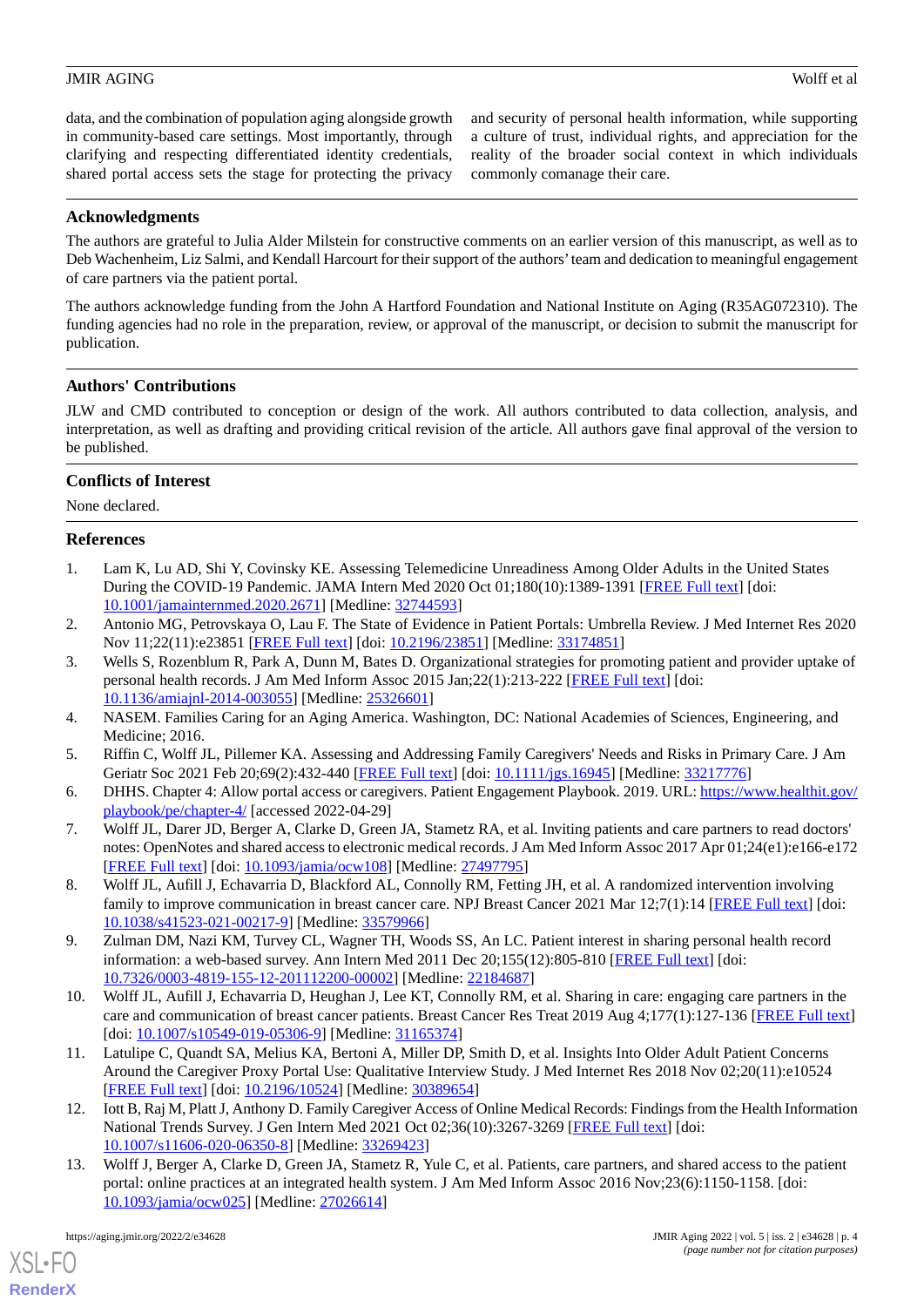- <span id="page-4-0"></span>14. Reed ME, Huang J, Brand R, Ballard D, Yamin C, Hsu J, et al. Communicating Through a Patient Portal to Engage Family Care Partners. JAMA Intern Med 2018 Jan 01;178(1):142-144 [[FREE Full text\]](http://europepmc.org/abstract/MED/29159402) [doi: [10.1001/jamainternmed.2017.6325\]](http://dx.doi.org/10.1001/jamainternmed.2017.6325) [Medline: [29159402](http://www.ncbi.nlm.nih.gov/entrez/query.fcgi?cmd=Retrieve&db=PubMed&list_uids=29159402&dopt=Abstract)]
- <span id="page-4-6"></span>15. Latulipe C, Mazumder SF, Wilson RKW, Talton JW, Bertoni AG, Quandt SA, et al. Security and Privacy Risks Associated With Adult Patient Portal Accounts in US Hospitals. JAMA Intern Med 2020 Jun 01;180(6):845-849 [\[FREE Full text](http://europepmc.org/abstract/MED/32364562)] [doi: [10.1001/jamainternmed.2020.0515\]](http://dx.doi.org/10.1001/jamainternmed.2020.0515) [Medline: [32364562\]](http://www.ncbi.nlm.nih.gov/entrez/query.fcgi?cmd=Retrieve&db=PubMed&list_uids=32364562&dopt=Abstract)
- <span id="page-4-1"></span>16. Ramirez-Zohfeld V, Seltzer A, Xiong L, Morse L, Lindquist LA. Use of Electronic Health Records by Older Adults, 85 Years and Older, and Their Caregivers. J Am Geriatr Soc 2020 May 11;68(5):1078-1082. [doi: [10.1111/jgs.16393\]](http://dx.doi.org/10.1111/jgs.16393) [Medline: [32159860](http://www.ncbi.nlm.nih.gov/entrez/query.fcgi?cmd=Retrieve&db=PubMed&list_uids=32159860&dopt=Abstract)]
- <span id="page-4-2"></span>17. Pecina J, Duvall MJ, North F. Frequency of and Factors Associated with Care Partner Proxy Interaction with Health Care Teams Using Patient Portal Accounts. Telemed J E Health 2020 Nov 01;26(11):1368-1372. [doi: [10.1089/tmj.2019.0208](http://dx.doi.org/10.1089/tmj.2019.0208)] [Medline: [31971889](http://www.ncbi.nlm.nih.gov/entrez/query.fcgi?cmd=Retrieve&db=PubMed&list_uids=31971889&dopt=Abstract)]
- <span id="page-4-3"></span>18. Lenert L, McSwain B. Balancing health privacy, health information exchange, and research in the context of the COVID-19 pandemic. J Am Med Inform Assoc 2020 Jun 01;27(6):963-966 [[FREE Full text\]](http://europepmc.org/abstract/MED/32232432) [doi: [10.1093/jamia/ocaa039\]](http://dx.doi.org/10.1093/jamia/ocaa039) [Medline: [32232432](http://www.ncbi.nlm.nih.gov/entrez/query.fcgi?cmd=Retrieve&db=PubMed&list_uids=32232432&dopt=Abstract)]
- <span id="page-4-4"></span>19. Levine C. HIPAA and talking with family caregivers: what does the law really say? Am J Nurs 2006 Aug;106(8):51-53. [doi: [10.1097/00000446-200608000-00022\]](http://dx.doi.org/10.1097/00000446-200608000-00022) [Medline: [16905933\]](http://www.ncbi.nlm.nih.gov/entrez/query.fcgi?cmd=Retrieve&db=PubMed&list_uids=16905933&dopt=Abstract)
- <span id="page-4-5"></span>20. Nazi KM, Turvey CL, Klein DM, Hogan TP. A Decade of Veteran Voices: Examining Patient Portal Enhancements Through the Lens of User-Centered Design. J Med Internet Res 2018 Jul 10;20(7):e10413 [\[FREE Full text\]](https://www.jmir.org/2018/7/e10413/) [doi: [10.2196/10413](http://dx.doi.org/10.2196/10413)] [Medline: [29991468](http://www.ncbi.nlm.nih.gov/entrez/query.fcgi?cmd=Retrieve&db=PubMed&list_uids=29991468&dopt=Abstract)]
- <span id="page-4-7"></span>21. Neuner J, Fedders M, Caravella M, Bradford L, Schapira M. Meaningful use and the patient portal: patient enrollment, use, and satisfaction with patient portals at a later-adopting center. Am J Med Qual 2015 Feb 21;30(2):105-113 [\[FREE Full](http://europepmc.org/abstract/MED/24563085) [text](http://europepmc.org/abstract/MED/24563085)] [doi: [10.1177/1062860614523488\]](http://dx.doi.org/10.1177/1062860614523488) [Medline: [24563085\]](http://www.ncbi.nlm.nih.gov/entrez/query.fcgi?cmd=Retrieve&db=PubMed&list_uids=24563085&dopt=Abstract)
- <span id="page-4-8"></span>22. Zulman DM, Piette JD, Jenchura EC, Asch SM, Rosland A. Facilitating out-of-home caregiving through health information technology: survey of informal caregivers' current practices, interests, and perceived barriers. J Med Internet Res 2013 Jul 10;15(7):e123 [\[FREE Full text](https://www.jmir.org/2013/7/e123/)] [doi: [10.2196/jmir.2472](http://dx.doi.org/10.2196/jmir.2472)] [Medline: [23841987](http://www.ncbi.nlm.nih.gov/entrez/query.fcgi?cmd=Retrieve&db=PubMed&list_uids=23841987&dopt=Abstract)]
- 23. Swan BA. A nurse learns firsthand that you may fend for yourself after a hospital stay. Health Aff (Millwood) 2012 Nov;31(11):2579-2582. [doi: [10.1377/hlthaff.2012.0516](http://dx.doi.org/10.1377/hlthaff.2012.0516)] [Medline: [23129687\]](http://www.ncbi.nlm.nih.gov/entrez/query.fcgi?cmd=Retrieve&db=PubMed&list_uids=23129687&dopt=Abstract)
- <span id="page-4-9"></span>24. Levine C, Halper D, Rutberg J, Gould DA. Engaging family caregivers as partners in transitions. New York, NY: United Hospital Fund; 2013:1-67.
- <span id="page-4-10"></span>25. Levine C, Halper D, Peist A, Gould DA. Bridging troubled waters: family caregivers, transitions, and long-term care. Health Aff (Millwood) 2010 Jan;29(1):116-124. [doi: [10.1377/hlthaff.2009.0520](http://dx.doi.org/10.1377/hlthaff.2009.0520)] [Medline: [20048369](http://www.ncbi.nlm.nih.gov/entrez/query.fcgi?cmd=Retrieve&db=PubMed&list_uids=20048369&dopt=Abstract)]
- 26. Rosland A, Heisler M, Janevic MR, Connell CM, Langa KM, Kerr EA, et al. Current and potential support for chronic disease management in the United States: the perspective of family and friends of chronically ill adults. Fam Syst Health 2013 Jun;31(2):119-131 [\[FREE Full text\]](http://europepmc.org/abstract/MED/23795624) [doi: [10.1037/a0031535\]](http://dx.doi.org/10.1037/a0031535) [Medline: [23795624](http://www.ncbi.nlm.nih.gov/entrez/query.fcgi?cmd=Retrieve&db=PubMed&list_uids=23795624&dopt=Abstract)]
- <span id="page-4-12"></span><span id="page-4-11"></span>27. Crotty BH, Walker J, Dierks M, Lipsitz L, O'Brien J, Fischer S, et al. Information Sharing Preferences of Older Patients and Their Families. JAMA Intern Med 2015 Sep 01;175(9):1492-1497. [doi: [10.1001/jamainternmed.2015.2903](http://dx.doi.org/10.1001/jamainternmed.2015.2903)] [Medline: [26147401](http://www.ncbi.nlm.nih.gov/entrez/query.fcgi?cmd=Retrieve&db=PubMed&list_uids=26147401&dopt=Abstract)]
- <span id="page-4-13"></span>28. Lyles CR, Nelson EC, Frampton S, Dykes PC, Cemballi AG, Sarkar U. Using Electronic Health Record Portals to Improve Patient Engagement: Research Priorities and Best Practices. Ann Intern Med 2020 Jun 02;172(11 Suppl):S123-S129 [\[FREE](https://www.acpjournals.org/doi/abs/10.7326/M19-0876?url_ver=Z39.88-2003&rfr_id=ori:rid:crossref.org&rfr_dat=cr_pub%3dpubmed) [Full text\]](https://www.acpjournals.org/doi/abs/10.7326/M19-0876?url_ver=Z39.88-2003&rfr_id=ori:rid:crossref.org&rfr_dat=cr_pub%3dpubmed) [doi: [10.7326/M19-0876\]](http://dx.doi.org/10.7326/M19-0876) [Medline: [32479176](http://www.ncbi.nlm.nih.gov/entrez/query.fcgi?cmd=Retrieve&db=PubMed&list_uids=32479176&dopt=Abstract)]
- <span id="page-4-14"></span>29. Grossman L, Masterson Creber RM, Benda N, Wright D, Vawdrey D, Ancker J. Interventions to increase patient portal use in vulnerable populations: a systematic review. J Am Med Inform Assoc 2019 Aug 01;26(8-9):855-870 [[FREE Full](http://europepmc.org/abstract/MED/30958532) [text](http://europepmc.org/abstract/MED/30958532)] [doi: [10.1093/jamia/ocz023\]](http://dx.doi.org/10.1093/jamia/ocz023) [Medline: [30958532\]](http://www.ncbi.nlm.nih.gov/entrez/query.fcgi?cmd=Retrieve&db=PubMed&list_uids=30958532&dopt=Abstract)
- <span id="page-4-15"></span>30. Nitkin K. New MyChart features help keep families informed. Hopkins Medicine. 2019. URL: [https://tinyurl.com/5cfduc7j](https://www.hopkinsmedicine.org/office-of-johns-hopkins-physicians/best-practice-news/new-mychart-features-help-keep-families-informed) [accessed 2022-04-29]
- <span id="page-4-16"></span>31. Turner K, Nguyen O, Hong Y, Tabriz AA, Patel K, Jim HSL. Use of Electronic Health Record Patient Portal Accounts Among Patients With Smartphone-Only Internet Access. JAMA Netw Open 2021 Jul 01;4(7):e2118229 [[FREE Full text](https://jamanetwork.com/journals/jamanetworkopen/fullarticle/10.1001/jamanetworkopen.2021.18229)] [doi: [10.1001/jamanetworkopen.2021.18229\]](http://dx.doi.org/10.1001/jamanetworkopen.2021.18229) [Medline: [34309671](http://www.ncbi.nlm.nih.gov/entrez/query.fcgi?cmd=Retrieve&db=PubMed&list_uids=34309671&dopt=Abstract)]
- <span id="page-4-17"></span>32. Gitlin L, Hodgson N. Who Should Assess the Needs of and Care for a Dementia Patient's Caregiver? AMA J Ethics 2016 Dec 01;18(12):1171-1181 [\[FREE Full text\]](https://journalofethics.ama-assn.org/article/who-should-assess-needs-and-care-dementia-patients-caregiver/2016-12) [doi: [10.1001/journalofethics.2016.18.12.ecas1-1612\]](http://dx.doi.org/10.1001/journalofethics.2016.18.12.ecas1-1612) [Medline: [28009243\]](http://www.ncbi.nlm.nih.gov/entrez/query.fcgi?cmd=Retrieve&db=PubMed&list_uids=28009243&dopt=Abstract)
- <span id="page-4-18"></span>33. Casillas A, Cemballi AG, Abhat A, Lemberg M, Portz JD, Sadasivaiah S, et al. An Untapped Potential in Primary Care: Semi-Structured Interviews with Clinicians on How Patient Portals Will Work for Caregivers in the Safety Net. J Med Internet Res 2020 Jul 20;22(7):e18466 [[FREE Full text](https://www.jmir.org/2020/7/e18466/)] [doi: [10.2196/18466\]](http://dx.doi.org/10.2196/18466) [Medline: [32706709](http://www.ncbi.nlm.nih.gov/entrez/query.fcgi?cmd=Retrieve&db=PubMed&list_uids=32706709&dopt=Abstract)]
- 34. Peterson CM, Mikal JP, McCarron HR, Finlay JM, Mitchell LL, Gaugler JE. The Feasibility and Utility of a Personal Health Record for Persons With Dementia and Their Family Caregivers for Web-Based Care Coordination: Mixed Methods Study. JMIR Aging 2020 Jun 26;3(1):e17769 [\[FREE Full text\]](https://aging.jmir.org/2020/1/e17769/) [doi: [10.2196/17769](http://dx.doi.org/10.2196/17769)] [Medline: [32589158](http://www.ncbi.nlm.nih.gov/entrez/query.fcgi?cmd=Retrieve&db=PubMed&list_uids=32589158&dopt=Abstract)]
- 35. Zarcadoolas C, Vaughon WL, Czaja SJ, Levy J, Rockoff ML. Consumers' perceptions of patient-accessible electronic medical records. J Med Internet Res 2013 Aug 26;15(8):e168 [\[FREE Full text](https://www.jmir.org/2013/8/e168/)] [doi: [10.2196/jmir.2507](http://dx.doi.org/10.2196/jmir.2507)] [Medline: [23978618](http://www.ncbi.nlm.nih.gov/entrez/query.fcgi?cmd=Retrieve&db=PubMed&list_uids=23978618&dopt=Abstract)]

[XSL](http://www.w3.org/Style/XSL)•FO **[RenderX](http://www.renderx.com/)**